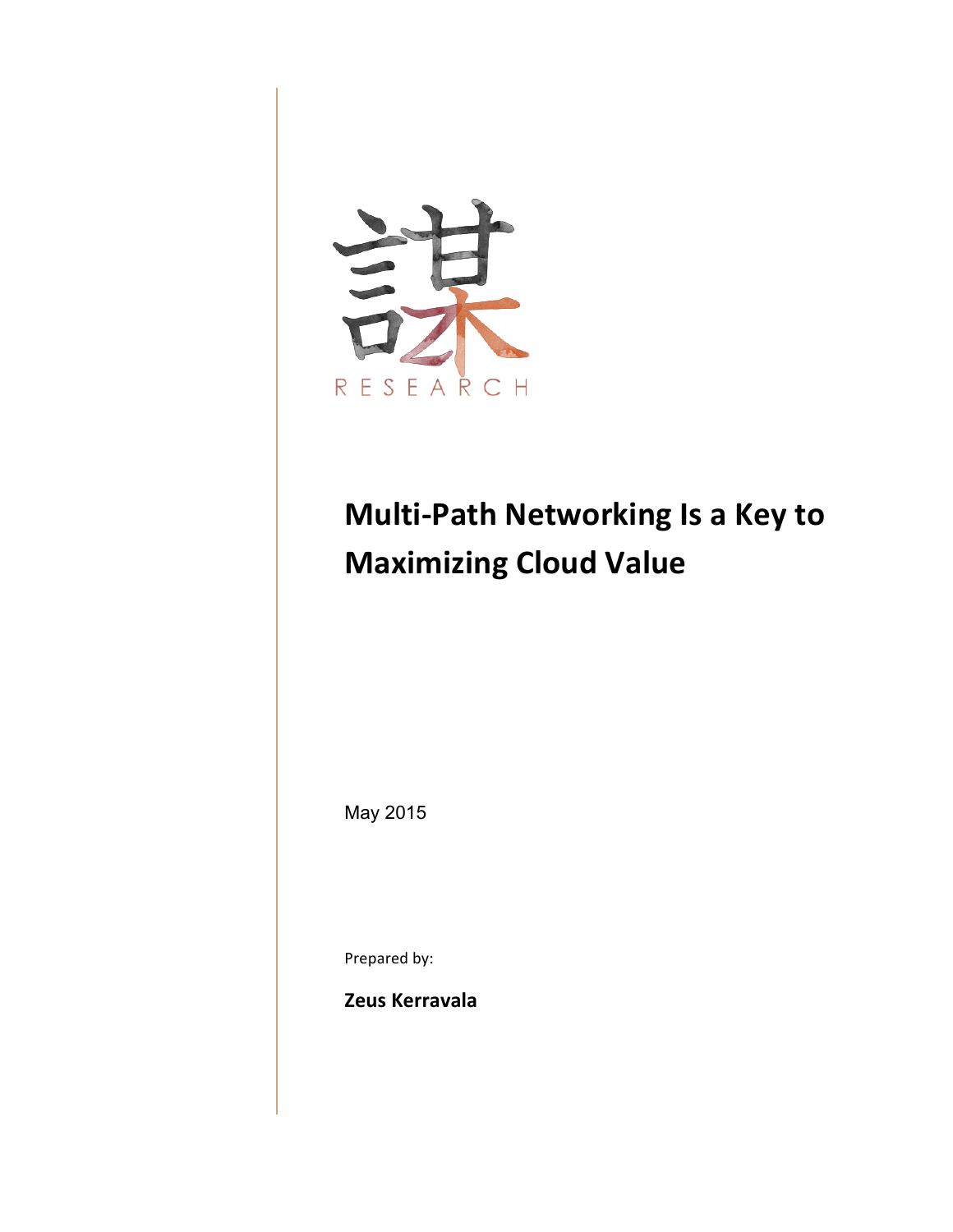## **Multi-Path Networking Is a Key to Maximizing Cloud Value**

by Zeus Kerravala

May 2015

## **Introduction: The Cloud Era Is Here**

Computing has gone through several major evolutionary steps since its introduction as a mainstream corporate resource. In the 1960s, businesses oriented their compute strategies around the mainframe. This gave way to minicomputing, which eventually ceded its role to client/server computing. Today, the industry is in the midst of another major revolution—the shift to cloud computing. The cloud is the fastest-growing part of IT today. In fact, the ZK Research 2015 Global Cloud Forecast (Exhibit 1) predicts cloud to grow at an 18% compound annual growth rate from 2014 to 2019—that's more than six times the 3% rate of growth for the rest of IT during the same period.

º º º º º º º º º º º º º º º º º º º º º º º º º º º º º º º º º º º º º º º º º º º º º º º º º º º º º º º º º º º º º º º º º º º

Each computing transition has had a profound impact on IT in multiple ways. First, the cost of processing power and storage has continued to drop by orders of magnitude. Also, the network's role has escalated in importance with each shift. In the client/server computing era, the network was a tactical resource that connected PCs to servers and offered no real competitive advantage. In the cloud era, the network becomes a strategic asset and the basis of competitive advantage.

The shift to the cloud enables organizations to become more flexible and adaptable and to take advantage of changes in the business environment. However, organizations can only be as agile as their least agile IT component and, in most cases, that's the network. If businesses are to truly harness the power of the cloud, it's time for the network to evolve.



#### **Exhibit 1: The Cloud Is Redefining IT**



**ZK Research** *A Division of Kerravala Consulting* 

#### zeus@zkresearch.com

Cell: 301-775-7447 Office: 978-252-5314

#### *Influence and insight through social media*

*Source: ZK Research 2015 Global Cloud Forecast*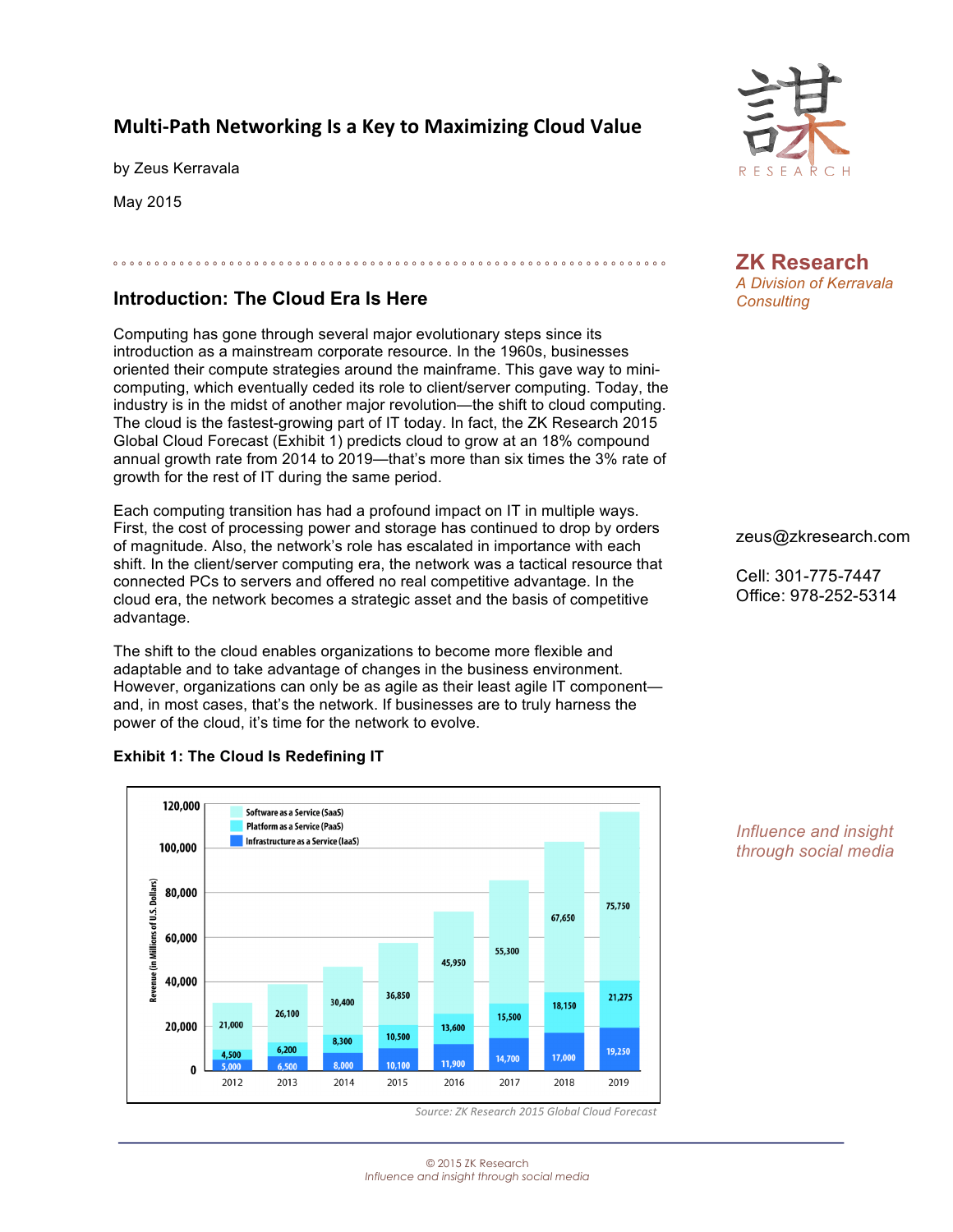This report outlines the limitations of legacy networks and how adding a technology called multipath networking can greatly improve the performance of cloud applications. It also provides advice on the evaluation criteria for multi-path networking solutions.

#### **Section II: The Challenge with Legacy Networks**

The architecture used to build most networks today has been in place for well over three decades. The traditional "hub and spoke" model (Exhibit 2) was designed for client/server environments where almost all of an organization's data and applications resided in the data center (i.e., the hub location) and were accessed by workers in branch locations (i.e., the spokes).

Internet traffic would enter the enterprise through a single ingress/egress point, typically into the data center, where it would then pass through the hub and then to the users in branch offices. This wasn't ideal because any kind of information that had to be sent back to the Internet would need to traverse that same spoke and then pass through the data center and back out the Internet connection.

Although the hub-and-spoke wide-area network (WAN) was not ideal for Internet traffic, most businesses chose this model because the majority of network traffic was client/server, and most Internet traffic was best effort in nature. Today, with the rise of cloud, the percentage of Internet traffic on the WAN has steadily increased. ZK Research estimates that 70% to 80% of traffic on enterprise networks is Internet based. Also, Internet traffic has shifted from being best effort to being mission critical, with services such as telephony services, CRM systems and other business-critical applications now being made available from the cloud. Consequently, Internet traffic can no longer be considered best effort.

Another challenge with traditional WANs is that redundant circuits were deployed in an active– passive model. This means that only one circuit can be active at any given time, so the backup link will only be made active if the primary circuit fails. Because of this, both network connections would have to be provisioned with enough capacity to handle all of an organization's network traffic.

#### **Exhibit 2: The "Hub and Spoke" WAN Is Optimized for Internet Traffic**



*Source: ZK Research, 2015*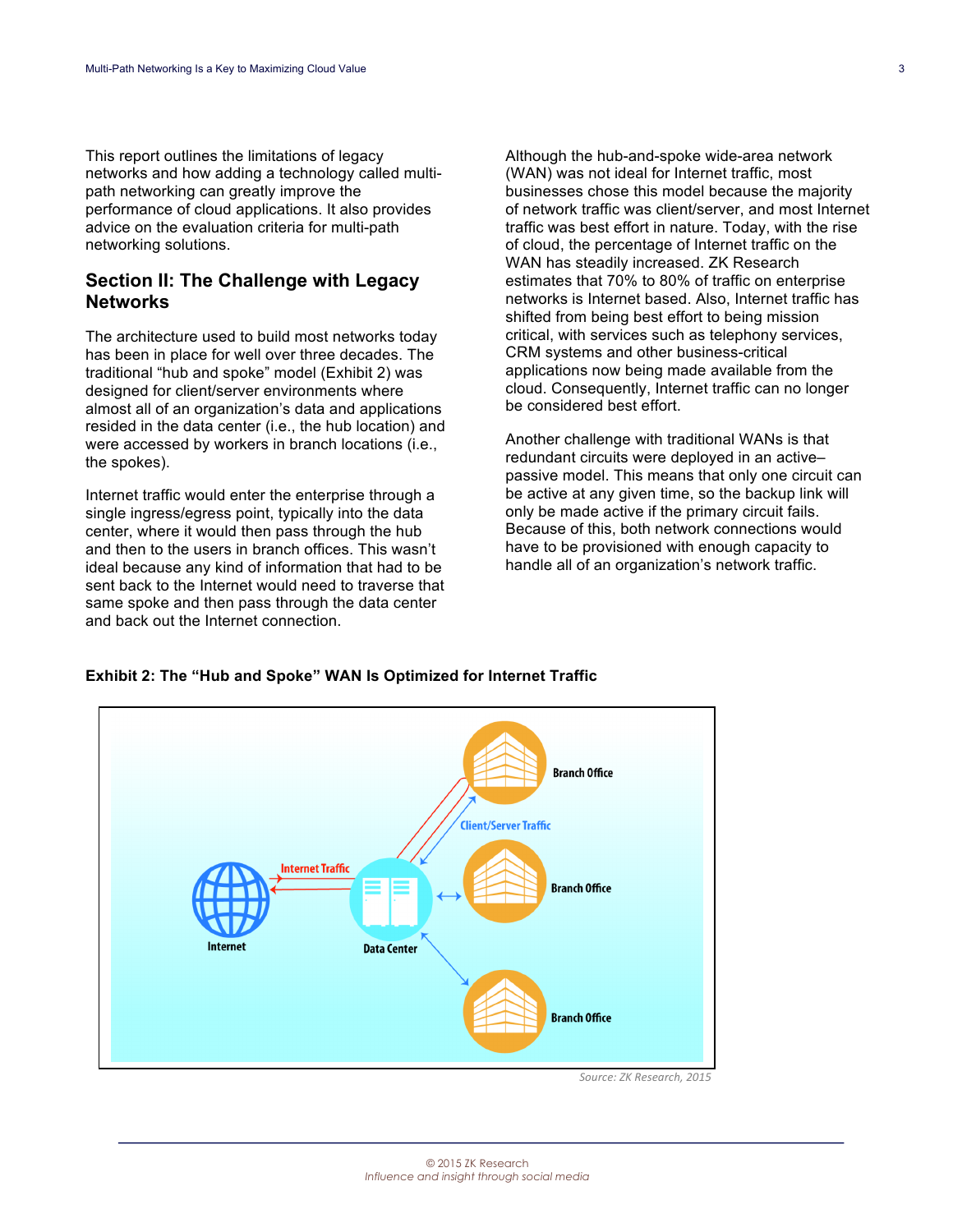Also, most business networks use costly private IP network services such as Multiprotocol Label Switching (MPLS). Despite the high cost, MPLS has become the de facto standard for enterprise networks because service providers offer servicelevel agreements (SLAs) guaranteeing network performance and it is generally more secure than Internet services. However, although MPLS service is ideal for traditional client/server applications, it is not optimized for cloud services.

Lastly, private WAN circuits often have long lead times—typically 90 days, but sometimes as long as six months. This can be highly detrimental to an organization looking to begin operations in a new branch location because no business services will be available until the remote location can connect to the corporate WAN.

Legacy networks are expensive to run, inflexible and lack the agility to leverage the cloud. Organizations can no longer afford to stay with a traditional widearea network, as the cost of not changing is missed business opportunities.

It's time for organizations to rethink their network strategies and find a way to leverage the ubiquity and cost benefits of the Internet. Multi-path technology can enable businesses to make the shift from high-cost, MPLS-based service to a network built on the Internet.

### **Section III: Multi-Path Technology Can Deliver Business-Grade Cloud Performance**

Historically, businesses have had to choose between two suboptimal options when building a WAN. One choice is to buy network services that are highly reliable but come with a high price tag. Alternatively, businesses that choose low-cost network services such as DSL or cable Internet are forced to deal with reliability issues.

The balancing act between cost and performance is the most significant challenge for businesses when designing a WAN. When comparing a low-cost Internet connection to a high-cost MPLS service, there is no question that a single Internet connection cannot meet the security and performance characteristics of MPLS. What if there were a way to leverage multiple Internet connections and save a significant amount of money but still get performance equivalent to or better than MPLS? That would certainly be the best of both worlds, and that is what multi-path networking can deliver.

Multi-path technology enables businesses to leverage multiple network connections. This can be a mix of Internet and private network services or all Internet services if the business chooses. By using multi-path technology, businesses can set up policies to route traffic down multiple network connections. The policies can be driven by application type, performance, cost, IT needs or any other criteria the business might deem important.

Exhibit 3 presents two different scenarios. The first diagram illustrates an organization that has deployed a hybrid WAN where business-critical traffic is sent down the MPLS connection and all other traffic is routed over the Internet connection. The second diagram shows a business network built on multiple Internet connections. A dynamic multipath solution can continuously monitor the network and send traffic down the best-performing link.

Multi-path technology brings a level of agility to the WAN that it has never been able to achieve before. This is a critical step in the network's evolution to become "cloud ready." In a hub-and-spoke network, cloud traffic would come from the Internet into the data center and then up the spoke to a branch office. Each of these hops adds unnecessary latency to the flow of traffic, meaning that software-as-aservice (SaaS) applications perform suboptimally. When the Internet was used for best-effort traffic, this was acceptable but not ideal. Now that the cloud is being used for applications that require highperformance networks—such as voice, video, desktop virtualization and data replication—it's crucial that the network be optimized for the cloud first.

In addition to having a network that is built for the cloud computing era, businesses that deploy multipath solutions will realize these benefits as well:

• **Less reliance on expensive MPLS networks and lower costs:** Multi-path networking enables organizations to eliminate the need for MPLS. Conservative enterprises that want to migrate away can at least reduce the amount of their budget currently spent on MPLS. This can have a huge impact on network costs, particularly for international connections. Based on interviews with customers that have shifted to hybrid WANs, ZK Research estimates that businesses can reduce the cost of running a network by up to 95% when they shift away from MPLS.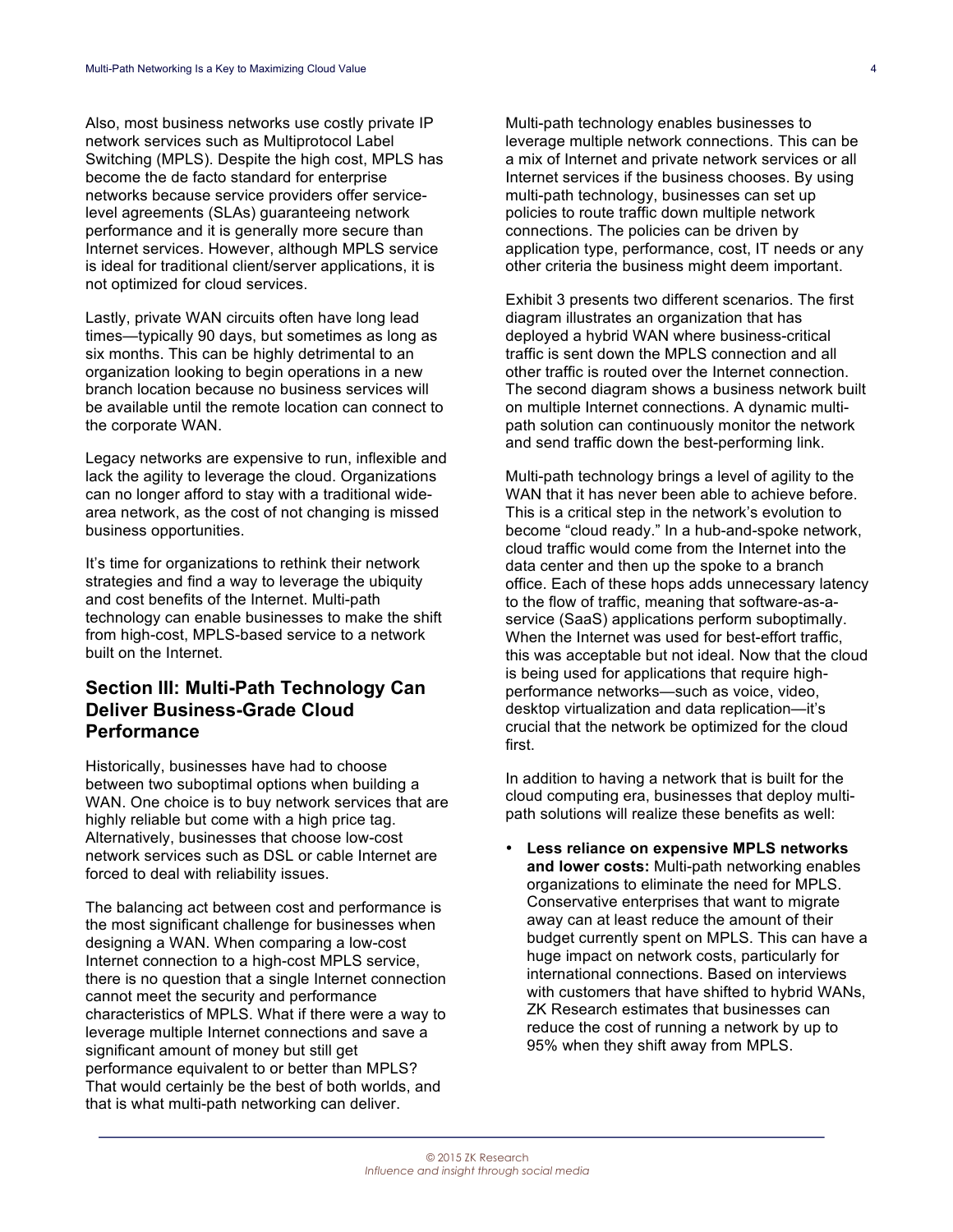

#### **Exhibit 3: Multi-Path Networking Provides Businesses with Architectural Choices**

*Source: ZK Research, 2015*

- **Improved application performance:** In a multipath environment, all the bandwidth from each connection is active. Even though Internet traffic doesn't have the same "guarantees" as MPLS, multiple active connections protect against outages and ensure optimal performance. Businesses are likely to find a multi-path network will perform on par with or better than an MPLS network.
- **Improved security:** Contrary to common belief, an MPLS network is not secure. Because the traffic is unencrypted, any network breach means malware can spread to any point on the network quickly. When Internet connections are used, the traffic is typically encrypted from the source to the destination, offering better data protection.

### **Section IV: What to Look for in a Solution Provider**

The shift to a cloud-ready WAN using multi-path technology needs to be an imperative for every IT leader. This evolutionary step can improve application performance, increase the level of security and improve network agility-all at a significantly lower cost compared to a legacy MPLS network. However, many solutions are available on

the market today, and the choice of which vendor to use may not be clear. ZK Research recommends that businesses use the following criteria to help understand what features are most important in a multi-path network solution:

- **Granular, dynamic path control:** Multi-path networks are more than just a round robin of traffic across the separate WAN links. The solution should enable businesses to create policies to route traffic based on whatever criteria are most important to those organizations. This includes being able to create policies based on cost, application types, application performance or congestion. The solution should also have the ability to dynamically adjust as the network conditions change.
- **Choice of form factors:** There are many ways to deploy multi-path technology today. Solution providers should offer the solution as a physical appliance, a virtual solution and a cloud-based service so customers can use the solution that best fits their needs. Additionally, vendors should support all of the leading hypervisors, including ESX, KVM, Hyper-V and XenServer.